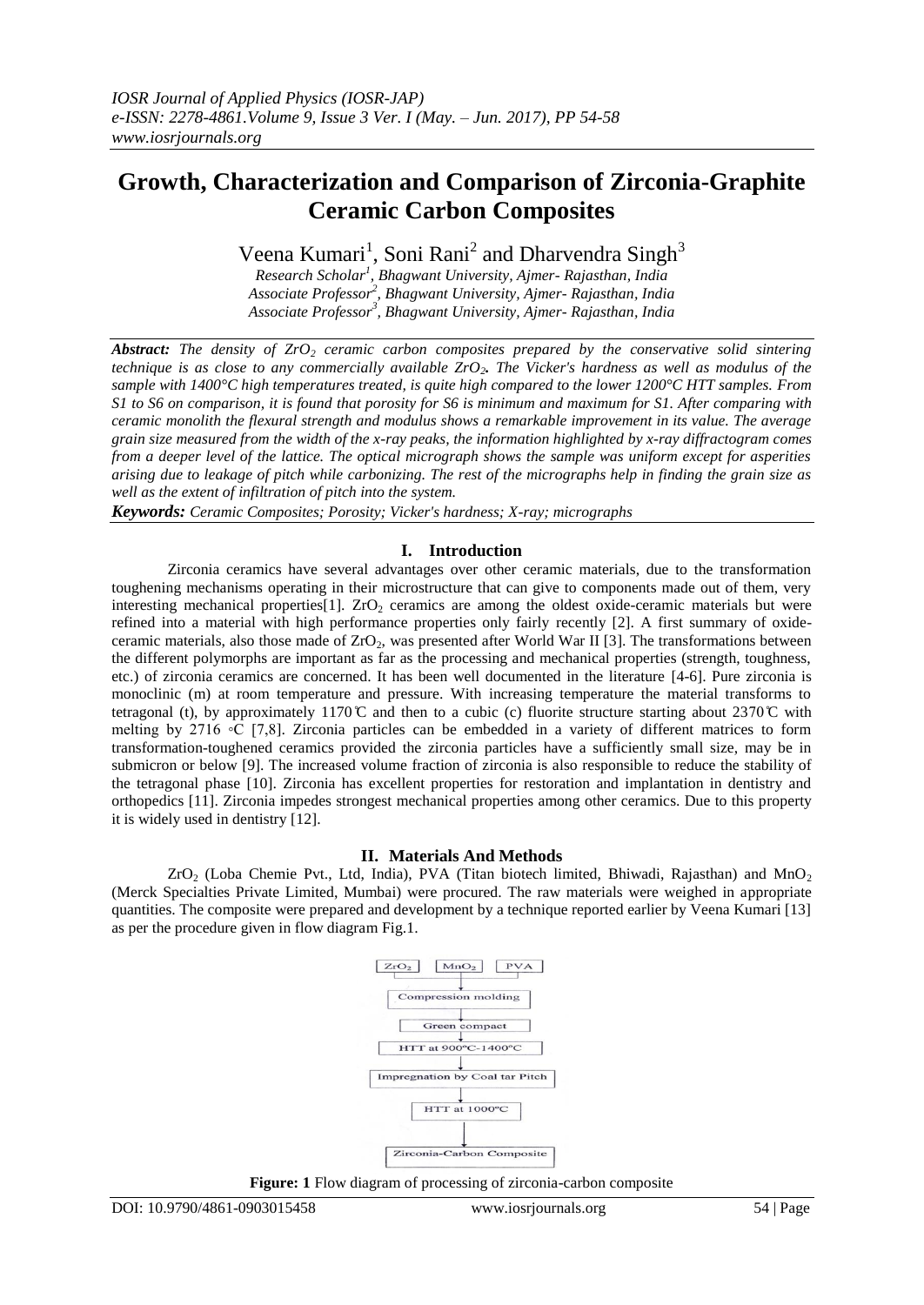### **III. RESULT AND DISCUSSION**

Bulk densities of all composite samples  $(S_1-S_6)$  were measure by ASTM standard (ASTM C559) [14] by using the formula:

Bulk Density = weight of the composite / Volume of the composite

Weight of the samples was measured with the help of digital balance (model ME 40290) and volume of the same was taken by measuring the dimensions with the help of digital vernier calipers.

| <b>Sample</b>             | ZrO <sub>2</sub> % | <b>HTT</b> | Bulk density $(g/cm^3)$ |                 |
|---------------------------|--------------------|------------|-------------------------|-----------------|
|                           |                    |            | <b>Monolith</b>         | Zirconia-carbon |
| اد                        | 50                 | 1200       | 2.37                    | 3.12            |
| $\mathbf{D}$ <sub>2</sub> | 55                 | 1200       | 2.98                    | 3.25            |
| $S_3$                     | 60                 | 1200       | 3.10                    | 3.25            |
| $S_4$                     | 50                 | 1400       | 2.76                    | 3.14            |
| $\mathbf{D}_5$            | 55                 | 1400       | 3.06                    | 3.35            |
| 56                        | 60                 | 1400       | 3.45                    | 3.70            |

**Table 1: The bulk densities of the Zirconia monolith and the composites**



**Figure 2:** Densities of the ZrO<sub>2</sub> monoliths and composites

From the data given in the table 1 we can define that the density of the composite with respect to the monolith is higher from sample S1 to S6. From the table1 and figure 2 it is clear that the density of S6 is higher than that of S1.The graph of density increased in case of S1 to S3 than decreased for S4 and again increased from S4 to S6. Similar pattern was found in case of monolith. The difference in density with pitch infiltrated and carbonized porous zirconia monolith is mildly decreasing with higher volume percentage of  $ZrO<sub>2</sub>$ , this implies the carbon infiltration into the monoliths is greater for S1 and S4 and least for S3 and S6.

To measure the porosity of the samples, kerosene densities of the composite samples are measured first. The kerosene density of the different porous zirconia monolith was measured by the kerosene pick-up method as per Archimedes's principle. The density has been calculated as follows:

Density of Kerosene 
$$
\rho
$$
 (K) =  $\frac{A_S - K_S}{V_S}$ 

Where, As - Weight of solid body in air Ks - Weight of solid body in kerosene

The bulk density (Bd) and kerosene density (Kd) of the samples were measured with the help of highly precise digital balance (model ME 40290) applying Archimedes principle. Porosity of the samples (Table-2) can be calculated with the help of the following formula,

$$
Porosity = (1 - \frac{B_d}{K_d}) \times 100\%
$$

|  |  | Table 2: Porosities of the different samples |  |
|--|--|----------------------------------------------|--|
|  |  |                                              |  |

| <b>Samples</b> | ZrO <sub>2</sub> % | <b>HTT</b> | <b>Porosity</b> |
|----------------|--------------------|------------|-----------------|
| ມ              | 50                 | 1200       | 50.0            |
|                | 55                 | 1200       | 45.5            |
| 33             | 60                 | 200        |                 |
| $\mathbf{D}4$  | 50                 | 1400       |                 |
|                | 55                 | 1400       | 45.5            |
| 56             | 60                 |            | 38.8            |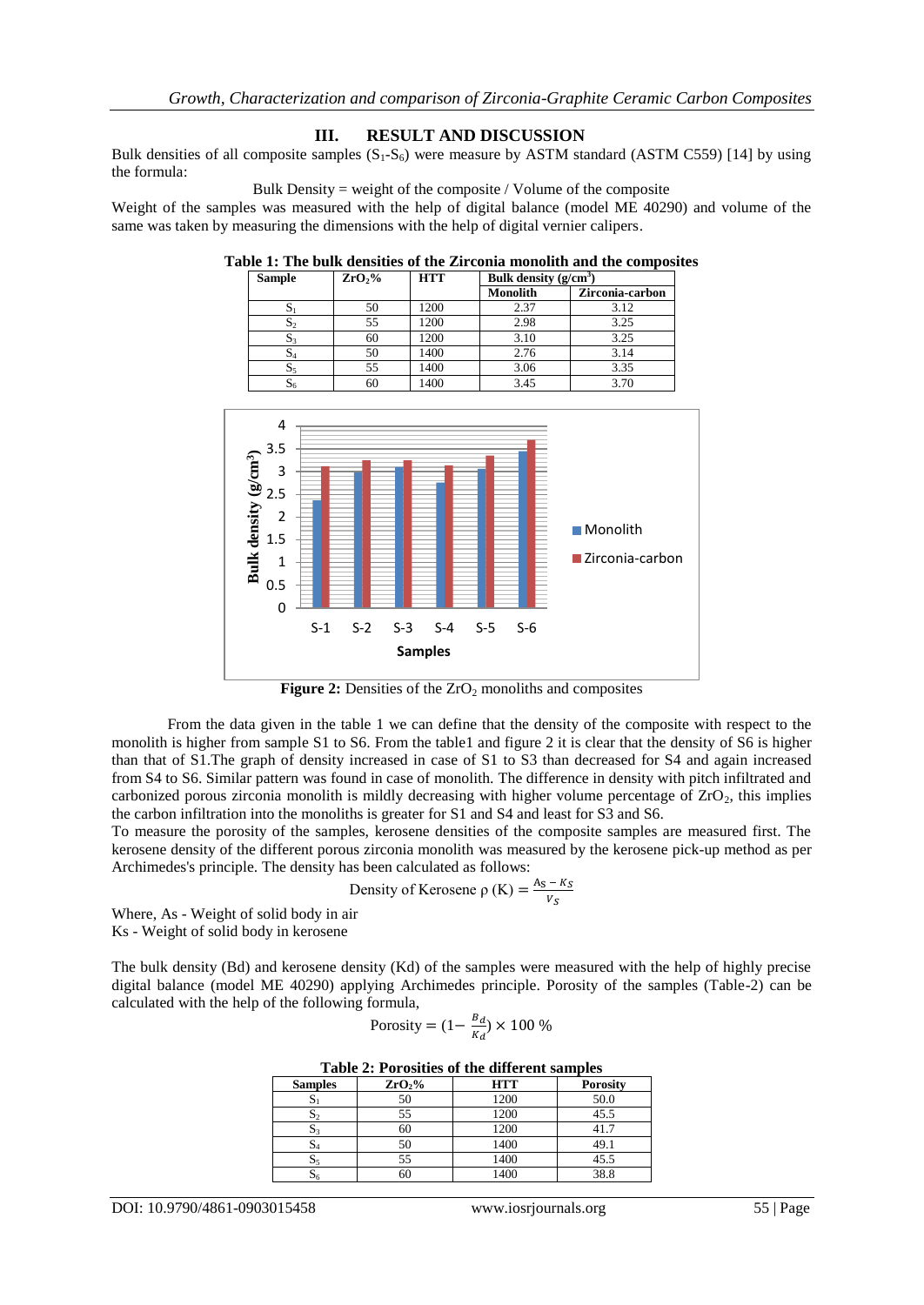

**Figure 3:** Porosities of the different samples

From the data it is clear that the porosity for S6 is minimum and maximum for S1. The flexural strength, hardness, etc (mechanical properties) were carried out on the samples. The values of the respective parameters have been tabulated in the (Table- 3).

**Table 3:** Values of Vicker's hardness and the modulus of the samples.

| <b>Samples</b> | <b>Modulus</b> | <b>Vickers hardness</b> |
|----------------|----------------|-------------------------|
|                |                | (Hv)                    |
|                | Gpa            | $Kg/mm^2$               |
| C.             | 8.5            | 50                      |
| $S_2$          | 9.0            | 60                      |
| 33             | 12.0           | 65                      |
| $S_4$          | 14.0           | 194                     |
| - 5            | 16.5           | 340                     |
| 06             | 19.0           | 475                     |



**Figure 4:** Vicker's hardness and the modulus of the samples

The mechanical properties of the ceramic are tabulated as well as graphically presented which indicates that the Vicker's hardness as well as modulus of the sample with 1400°C HTT is quite high compared to the lower 1200°C HTT samples. On comparing with ceramic monolith the flexural strength and modulus shows a remarkable improvement in its value.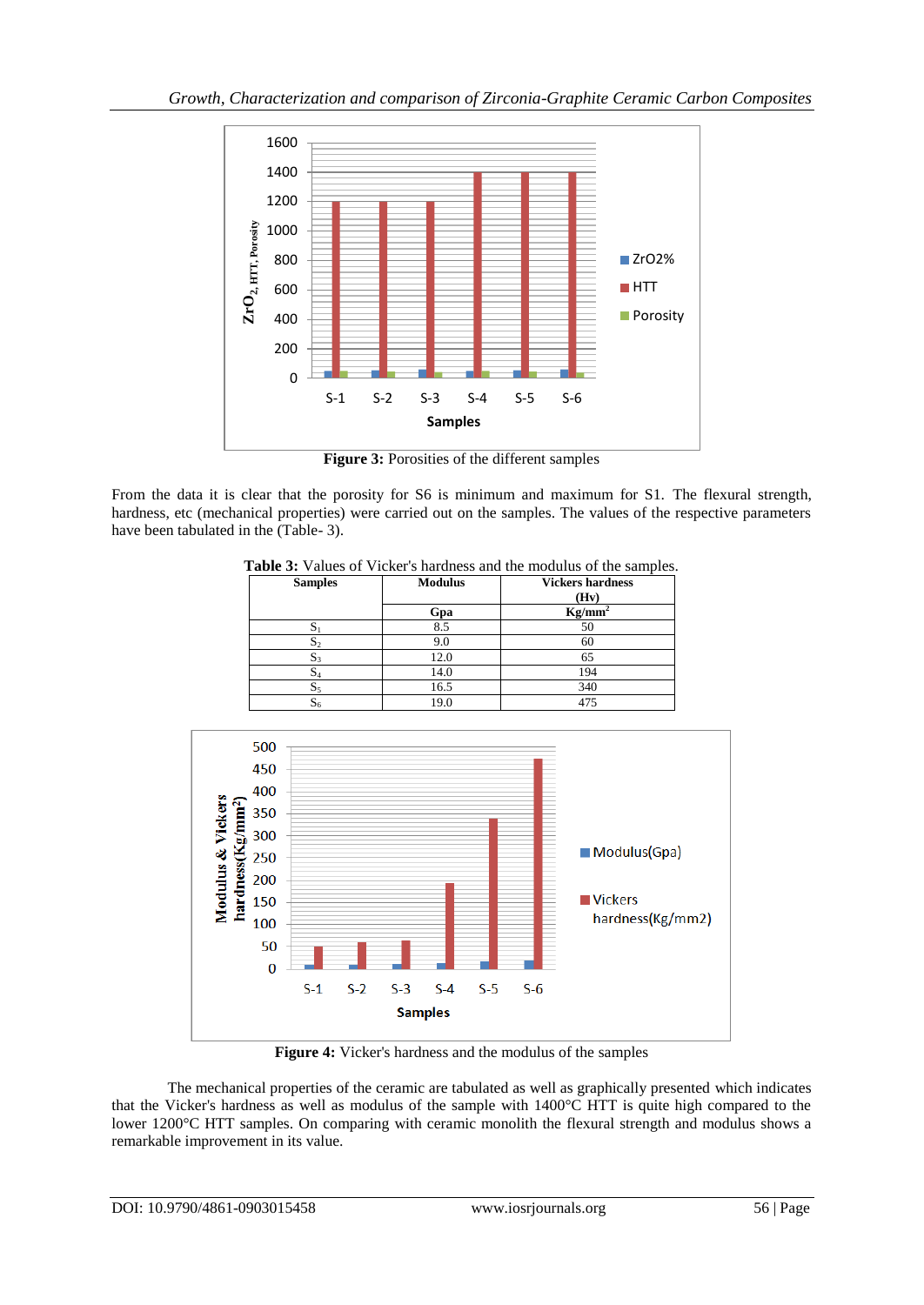

**Figure 5:** *X-ray diffractogram of the composite sample S1, 'm' indicates monoclinec and 't' indicates tetragonal ZrO2 peaks. The arrows pointed downwards indicate the peaks for carbon (graphitic).*



**Figure 6:** *X-ray diffractogram of the composite sample S4, 'm' indicates monoclinec and 't' indicates tetragonal ZrO2 peaks. The arrows pointed downwards indicate the peaks for carbon (graphitic).*

It can be seen from the X-ray diffractograms [15](Figures 5 and 6) that the composite possesses crystalline character as is evident from the X-ray peaks. The arrow shown at around 29 values 25° and 35° indicates the presence of crystalline carbon (graphite) formed during carbonization of pitch at high temperatures in the absence of oxygen environment. The intense peaks at 29, values of 27° and 31° peaks implies monoclinic and tetragonal  $ZrO_2$ . This implies that the ceramic monolith is a mixture of two crystal phases of  $ZrO_2$ .



**Figure 7:** *Optical micrograph of the composite sample S3, showing asperities on the surface.*